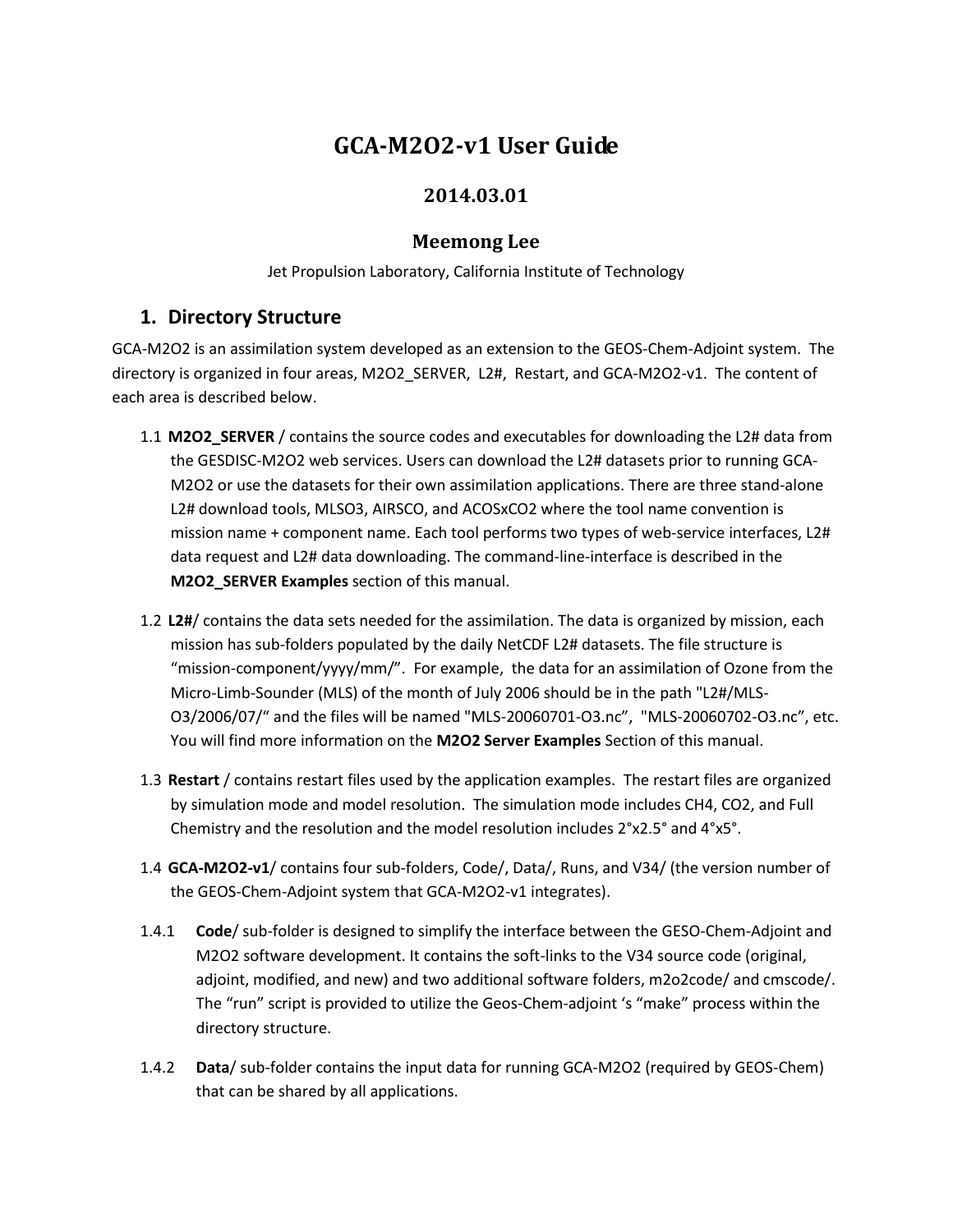- 1.4.3 **Runs**/ sub-folder contains example runs for 3DVAR, 4DVAR, and FWD application areas. The run example includes input configurations, run scripts, and run logs.
- 1.4.4 **V34/** sub-folder contains the source codes of GEOS-Chem-Adjoint version 34 . All of the source codes except the observation operators are integrated.

## **2. Assimilation Process**

The assimilation process involves three simple steps: 1) verification of L2# dataset availability, 2) preparation of input configuration files and 3) formulation of a run script.

- 2.1 **Verification of L2# data availability** : Users must refer to the temporal coverage of the L2# data of each mission (specified in M2O2 wiki). The individual M2O2\_SERVER utility also lists the temporal coverage of the corresponding L2# data (see section 4 for data download examples). When the "Load from M2O2 Server" option is set to be "T", the GCA-M2O2 program will automatically contact the corresponding web service at GESDISC and load the L2# data at the beginning of each month during the simulation-run. If the simulation period is set to be outside of the available temporal coverage, the program will abort.
- 2.2 **M2O2 input configuration**: "M2O2 MENU" is required for specifying assimilation options, output options, and L2# data options. The assimilation options include the assimilation duration (i.e., time step per assimilation process) , the name and id # of the tracer to be assimilated, the model uncertainty (fraction), and the maximum iteration count of the optimization process. The output options include saving the prior, posterior, and pseudo observations. The requested outputs are saved as daily NetCDF files for the specified assimilation time step. The L2# data options include automated M2O2 data downloading, the number of missions, and the information of the mission data products. The example M2O2 menu shown in Figure 1 illustrates a 3DVAR assimilation of MLS and TES Ozone data products with the specified levels to be assimilated and filename convention for each dataset.

| 888 M202 MENU 888           |               |               |  |              |    |                                                                     |  |
|-----------------------------|---------------|---------------|--|--------------|----|---------------------------------------------------------------------|--|
| Assimilation duration (hrs) | $\frac{1}{2}$ |               |  |              |    |                                                                     |  |
| tracer name a id            | : 032         |               |  |              |    |                                                                     |  |
| Model uncertainty           | : 0.01        |               |  |              |    |                                                                     |  |
| max. iteration count        | $\mathbf{.}8$ |               |  |              |    |                                                                     |  |
| Save Prior?                 |               | : T PRIOR     |  |              |    |                                                                     |  |
| Save Posterior?             | : T POSTERIOR |               |  |              |    |                                                                     |  |
| Save Pseudo-L2?             |               | : F PSEUDO-L2 |  |              |    |                                                                     |  |
| Load from M202 Server?      | E             |               |  |              |    |                                                                     |  |
| No. of missions             | $\cdot$ 2     |               |  |              |    |                                                                     |  |
|                             |               |               |  |              |    | select? column? mission SLEV ELEV dataPath ------------------------ |  |
| 1. mission information      |               | : T F MLS     |  | 30           | 47 | /data/meemong/M202/L2#/MLS-03/YYYY/MM/MLS-YYYYMMDD-03.nc            |  |
| 2. mission information      |               | : T F TES     |  | $\mathbf{1}$ | 35 | /data/meemong/M202/L2#/TES-03/YYYY/MM/TES-v4-YYYYMMDD-03.nc         |  |

Figure 1. Example M2O2 Menu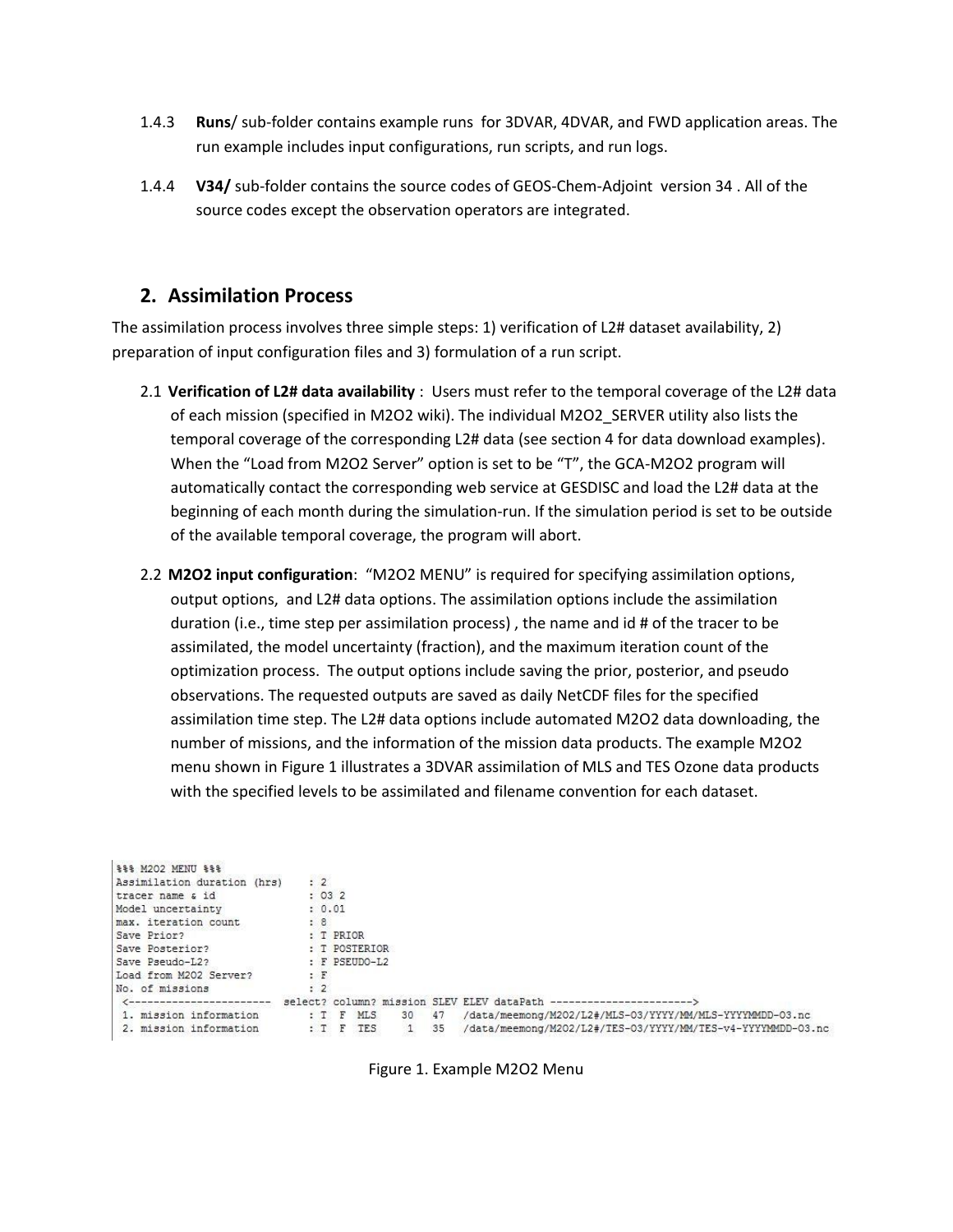- 2.3 **Run script** : GCA-M2O2 employs four types of command line arguments to allow flexible specification of the run options in 4D-var assimilation applications :
	- **'-i** ' for forward model configuration file specification
	- **'-a'** for adjoint model configuration file specification,
	- **'-n'** for ptimization loop count specification, and
	- **'-v'** for debug message enable specification .

Figure 2 shows an example run script for a 4DVAR assimilation application where the forward model configuration file is "m2o2.fwd" and the adjoint model configuration file is "m2o2.adj". The assimilation process is explicitly controlled with the optimization loop count and the verbose flag activating the debug messages during the run.

```
#!/bin/sh../../Code/geos -i m2o2.fwd -a m2o2.adj -n 1 -v > log.debug
#../../Code/geos -i m2o2.fwd -a m2o2.adj -n 2 > log.2
#../../Code/geos -i m2o2.fwd -a m2o2.adj -n 3 > log.3
#../../Code/geos -i m2o2.fwd -a m2o2.adj -n 4 > log.4
exit
```
Figure 2. Example run script for 4D-var assimilation

# **3. Application Examples**

GCA-M2O2 can be used in three different areas, 1) to generate global concentration maps assimilating sparse observations employing 3D-variational assimilation method; 2) to perform inverse modeling of fluxes or initial conditions employing the 4D-variational assimilation method; and 3) to perform forward modeling and extract pseudo observations for a given observation sample scenario.

- 3.1 **GCA-v34/Runs/3DVAR** : Global concentration map generation examples can be found under MLS, TES, and MLS+TES sub folders. The examples show global ozone concentration time series maps generated assimilating Microwave Limb Sounder (MLS), Tropospheric Emission Sounder (TES), and MLS+TES Ozone (O3) L2# datasets.
- 3.2 **GCA-v34/Runs/4DVAR** : Inverse modeling examples can be found under CMS/ sub folder. The examples show CO2 flux estimation process applied for JPL's Carbon Monitoring System flux project (CMS-flux) assimilating column CO2 (xCO2) observations from the Atmospheric Carbon Observing System (ACOS) project (ACOS-xCO2 L2# data).
- 3.3 **GCA-v34/Runs/FWD** : Pseudo observation application examples can be found under MLS folder. The pseudo observations imply concentration profiles extracted from the model